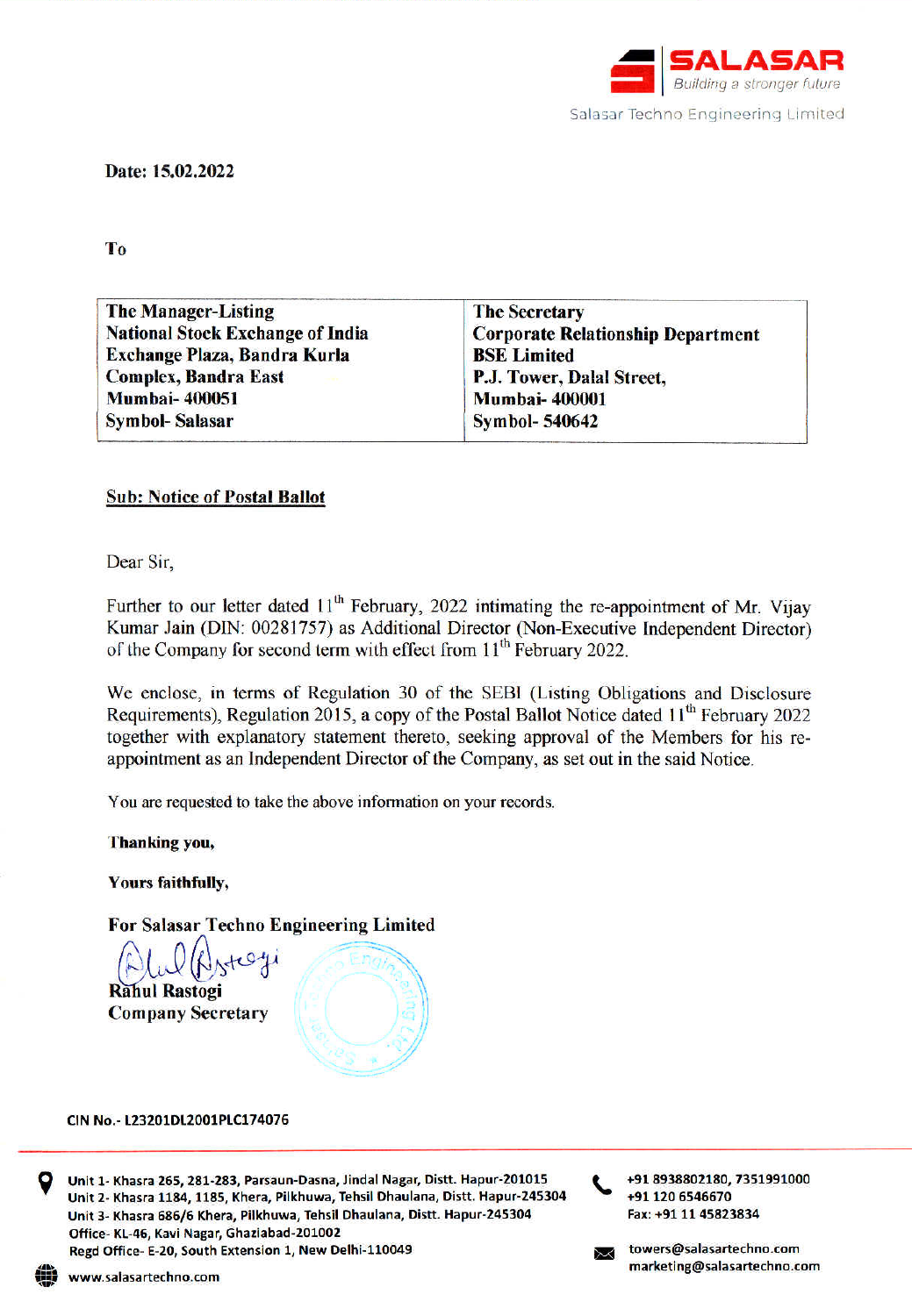

# **NOTICE OF POSTAL BALLOT**

# **(Pursuant to Section 110 of the Companies Act, 2013 read with Rule 22 of the Companies (Management and Administration) Rules, 2014)**

Dear Member(s),

Notice is hereby given pursuant to and in compliance with the provisions of Section 110 read with Section 108 and other applicable provisions, if any, of the Companies Act, 2013 (the "Act"), Rules 20 and 22 of the Companies (Management and Administration) Rules, 2014 (including any statutory modification(s) or re-enactment thereof for the time being in force), Regulation 44 of the Securities and Exchange Board of India (Listing Obligations and Disclosure Requirements) Regulations, 2015 ("Listing Regulations"), Secretarial Standard on General Meetings (SS-2) to the extent applicable read with the General Circular No. 14/2020 dated April 8, 2020, the General Circular No. 17/2020 dated April 13, 2020, in relation to "Clarification on passing of Ordinary Resolutions by Companies under the Act and the Rules made thereunder on account of the threat posed by COVID -19" and the General Circular No. 22/2020 dated June 15, 2020, the General Circular No. 33/2020 dated September 28, 2020 and the General Circular No. 39/2020 dated December 31, 2020 and General Circular No.10/2021 dated June 23, 2021 in relation to extension of the framework provided in the aforementioned circulars up to December 31, 2021 issued by the Ministry of Corporate Affairs ("MCA Circulars") (including any statutory modification or re-enactment thereof for the time being in force, and as amended from time to time), and pursuant to other applicable laws and regulations, the resolutions appended below are proposed for approval of the shareholders of the Company by means of Postal Ballot, only by way of remote e-voting process ("e-voting"):

The Board of Directors at its meeting held on Friday,  $11<sup>th</sup>$  February 2022, has appointed M/s Deepika Madhwal & Associates(ACS No. 31234, C.P. No. 14808),Practicing Company Secretaries, as scrutinizer for conducting the postal ballot (e-voting process) in a fair and transparent manner. This notice is being sent to all members / beneficiaries whose names appear on the Register of Members / Record of Depositaries as on **Cut-of-date i.e. Friday, 04th February, 2022**.

In compliance with the provisions of Section 108 and other applicable provisions of the Act, read with Rule 20 of the said Rules and Regulation 44 of the Listing Regulations and the MCA Circulars, shareholders can vote only through the remote e-voting process. Accordingly, the Company is pleased to offer a remote e-voting facility to all its shareholders to cast their votes electronically. Shareholders are requested to read the instructions in the Notes under the section "General Information and Instructions relating to E-voting" in this postal ballot notice ("Postal Ballot Notice") to cast their vote electronically. Shareholders are requested to cast their vote through the e-voting process not later than 5:00 PM IST on Thursday, March 17, 2022 to be eligible for being considered, failing which it will be strictly considered that no vote has been received from the shareholder.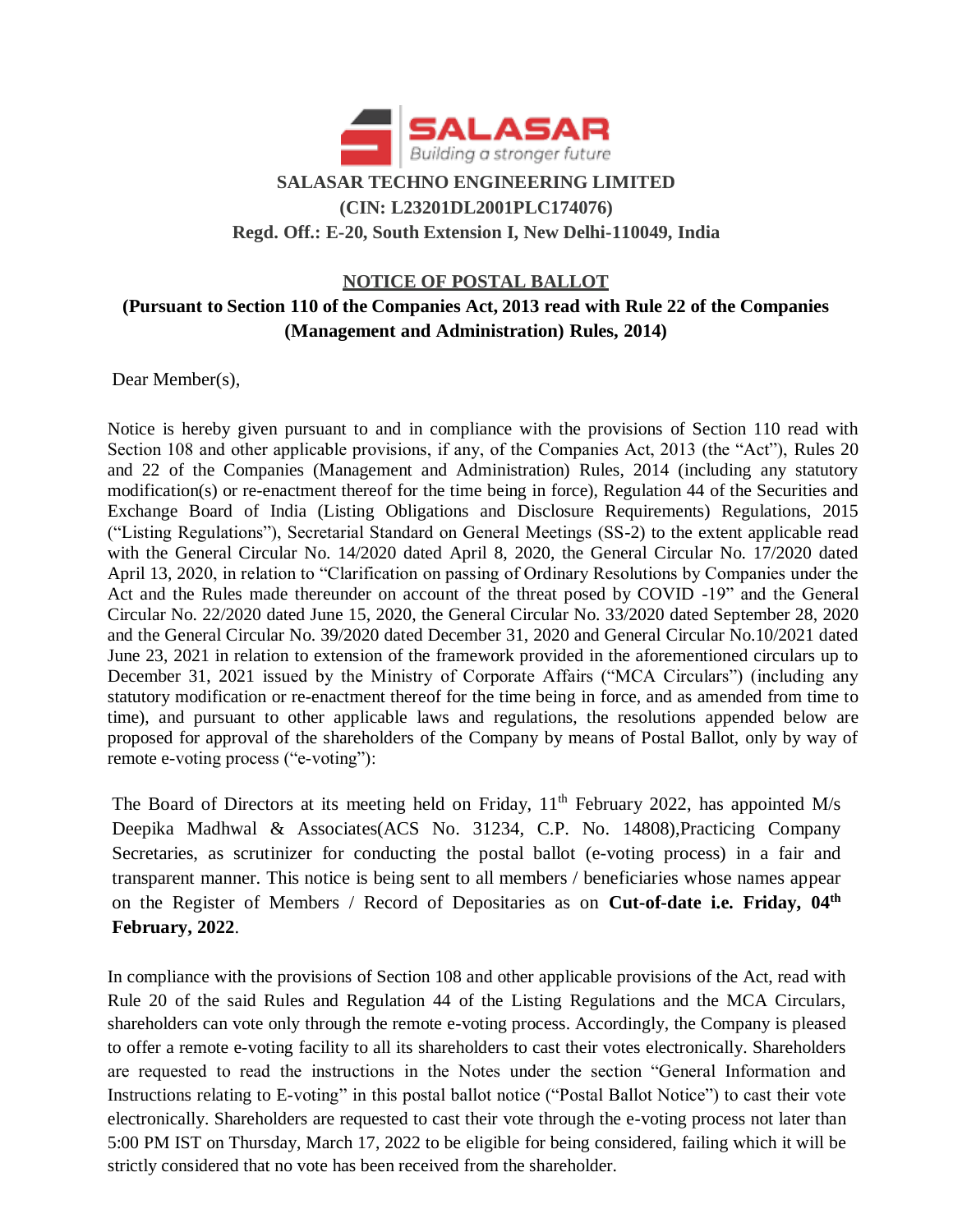Upon completion of the e-voting process, the Scrutinizers will submit their report to the Chairman or any such person authorized by him and the results shall be announced on or before Saturday, March 19, 2022 and shall be communicated to BSE Limited ("BSE") and National Stock Exchange of India Limited ("NSE") (together the "Stock Exchanges"), **Central Depository Services (India) Limited** ("CDSL"), Big Share Services Private Limited ("Registrar and Share Transfer Agent") and will also be displayed on the Company's website: [www.salasartechno.com](http://www.salasartechno.com/)

# **SPECIAL BUSINESS:**

#### **Re-appointment of Mr. Vijay Kumar Jain (DIN: 00281757) as an Independent Director**

#### **To consider and if thought fit, to pass the following resolution as a SPECIAL RESOLUTION:**

"RESOLVED THAT pursuant to the provisions of Sections 149, 150, 152 read with Schedule IV and any other applicable provisions of the Companies Act, 2013 and the Companies (Appointment and Qualification of Directors), Rules, 2014 (including any statutory modification(s) or re-enactment thereof for the time being in force), applicable provisions of SEBI (Listing Obligations and Disclosure Requirements) Regulations, 2015, and pursuant to the recommendation of the Nomination and Remuneration Committee and approval of the Board of Directors, Mr. Vijay Kumar Jain (DIN: 00281757) whose period of office as an Independent Director expired at the close of business hours on January 18, 2022 and who has been appointed as an Additional Director pursuant to the provisions of Section 161(1) of the Act and the Articles of Association of the Company, and in respect of whom the Company has received a notice in writing under Section 160 of the Act from a member proposing his candidature and who has submitted a declaration that he meets the criteria of independence under Section 149(6) of the Companies Act, 2013 and who is eligible for reappointment for a second term under the provisions of the Companies Act, 2013 and rules made thereunder and SEBI (Listing Obligations and Disclosure Requirements) Regulations, 2015, be reappointed as an Independent Director not liable to retire by rotation, and to hold office for a term up to February 10, 2025.

> **By Order of the Board For Salasar Techno Engineering Limited**

Sd/- **Date: 11.02.2022 Rahul Rastogi Place: New Delhi Company Secretary**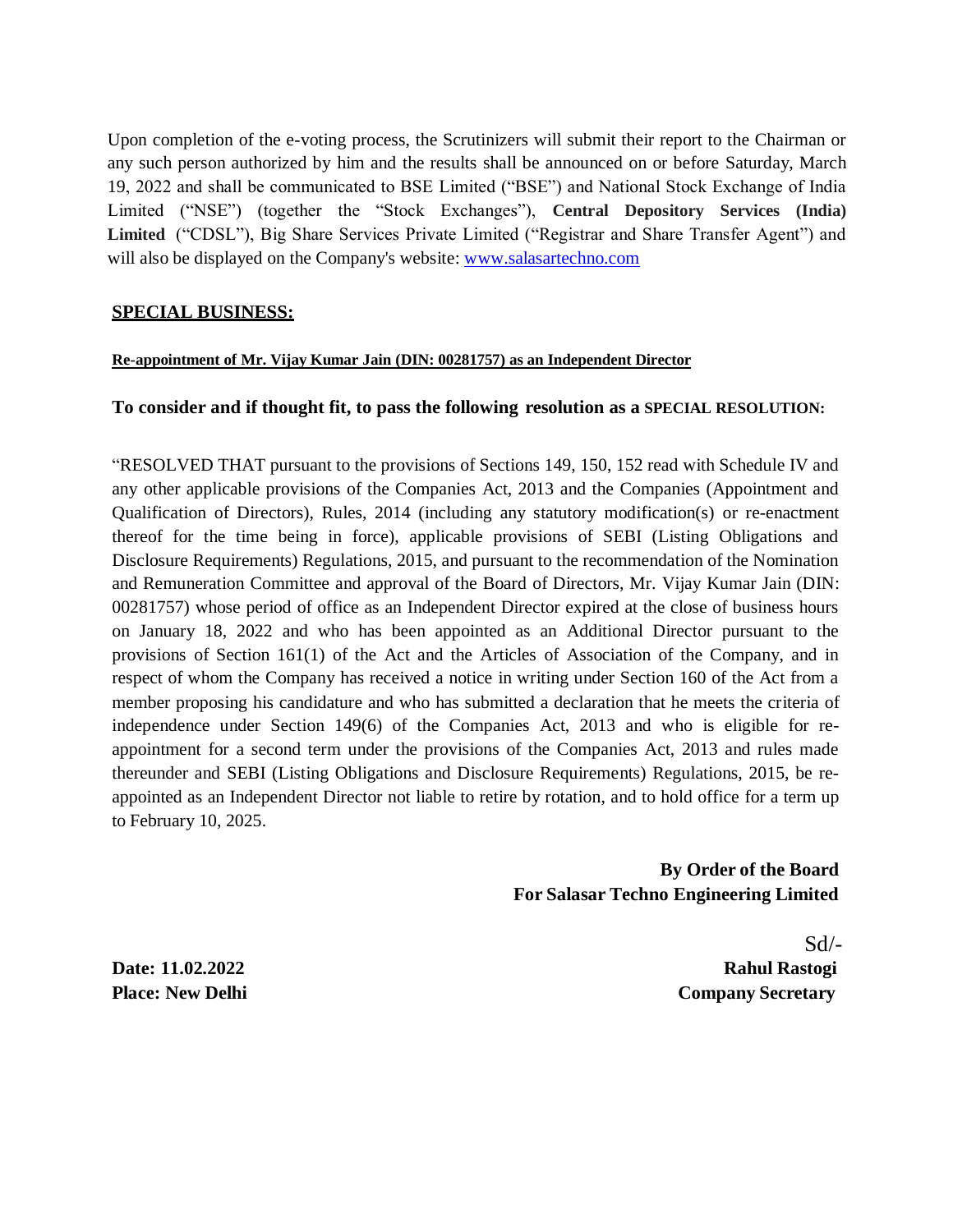#### **NOTES:**

- 1. The explanatory statement pursuant to Sections 102 and 110 of the Act stating all material facts and the reasons for the proposals set out in resolution no. 1 is annexed herewith.
- 2. The Postal Ballot Notice is being sent to all the Members, whose names appear in the Register of Members/ Beneficial Owners maintained by the Depositories as on cut-off date i.e. Friday,  $04<sup>th</sup>$  February, 2022.
- 3. The Postal Ballot Notice and Postal Ballot Form would also be made available on the website of the Company at [www.salasartechno.com.](http://www.salasartechno.com/)
- 4. In accordance with Sections 108, 110, and other applicable provisions of the Act and the Rules made thereunder, the MCA Circulars, and Regulation 44 of the Listing Regulations, read with SEBI circular on e-Voting Facility provided by Listed Entities, dated December 9, 2020, SS-2 and any amendments thereto, the Company is providing the facility for members to exercise their right to vote on the proposed resolution electronically.
- 5. Members whose name appear on the Register of Members/ Beneficial Owners maintained by the Depositories as on cut-off date i.e. Friday, 04th February, 2022 will only be considered for the purpose of voting.
- 6. Voting rights shall be reckoned on the paid-up value of shares registered in the name of the Members as on cut-off date i.e. Friday, 04<sup>th</sup> February, 2022.
- 7. There will be one e-vote for every Folio/Client ID irrespective of the number of joint holders.
- 8. The e-voting period commences at 9:00 a.m. (IST) on Wednesday, 16<sup>th</sup> February, 2022 and ends at 5:00 p.m. (IST) on Thursday,  $17<sup>th</sup>$  March, 2022. The e-voting module shall be disabled beyond said time and date.
- 9. In accordance with provisions of the Secretarial Standard on General Meetings ("SS-2") issued by the Institute of Company Secretaries of India, if approved with requisite majority, the Resolution shall be deemed to have been passed on the last date specified bythe Company for receipt of duly completed Postal Ballot e-voting i.e. Thursday,  $17<sup>th</sup>$  March, 2022.
- 10. The instructions for e-voting are included in this postal ballot notice. The members are requested to read carefully to cast their vote electronically by 5:00 p.m. IST on Thursday, March 17, 2022 (the last day to cast ballots electronically), failing which it will be strictly considered that no vote has been received from the shareholder.
- 11. The Scrutinizer will submit her report to the Chairman & Managing Director of the Company or any other person authorized by him, after taking into consideration votes cast through evoting. Based on Scrutinizer's Report the result of the voting will be announced on or before Saturday, 19<sup>th</sup> March, 2022 and will be communicated to the stock exchanges. The result along with Scrutinizer's Report will be placed on the website of the Company at [www.salasartechno.com a](http://www.salasartechno.com/)nd on the website of CDSL at [www.evotingindia.com. T](http://www.evotingindia.com/)he Scrutinizer's decision on the validity of e-voting will be final.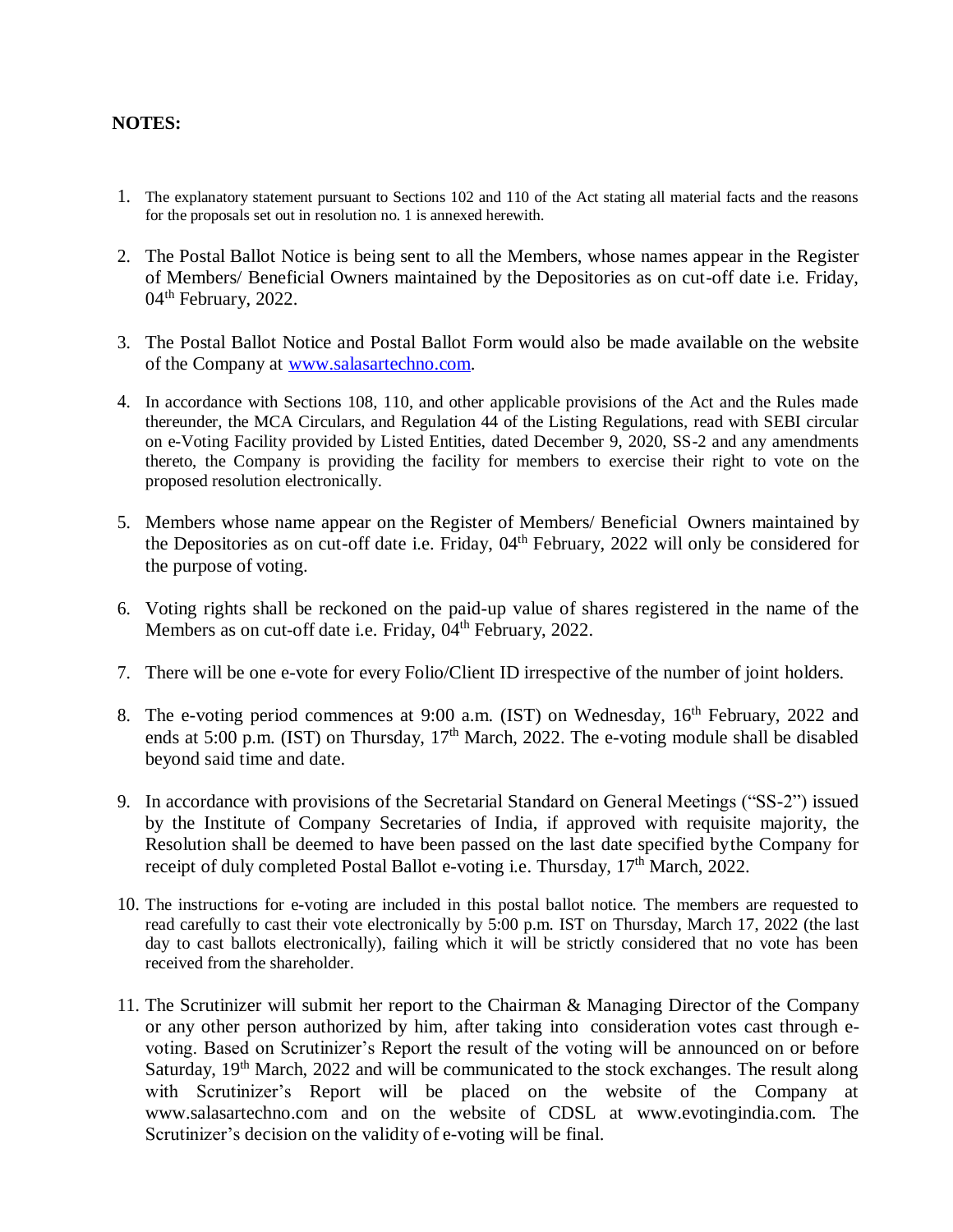12. In the event of any grievance relating to e-voting, the Company has designed an exclusive email ID viz. [compliance@salasartechno.com](mailto:compliance@salasartechno.com) to enable the investors to register their Complaints, if any.

#### **13. THE INTRUCTIONS OF SHAREHOLDERS FOR REMOTE E-VOTING ARE AS UNDER:**

- (i) The voting period begins on  $16<sup>th</sup>$  February, 2022 (09:00 a.m.) and ends on  $17<sup>th</sup>$  March 2022 (5:00 p.m.). During this period Members' of the Company, holding shares either in physical form or in dematerialized form, as on the cut-off date i.e.  $04<sup>th</sup>$  February, 2022 may cast their vote electronically. The e-voting module shall be disabled by CDSL for voting thereafter.
- (ii) Shareholders who have already voted prior to the meeting date would not be entitled to vote at the meeting venue.
- (iii) Pursuant to SEBI Circular No. **SEBI/HO/CFD/CMD/CIR/P/2020/242 dated 09.12.2020,** under Regulation 44 of Securities and Exchange Board of India (Listing Obligations and Disclosure Requirements) Regulations, 2015, listed entities are required to provide remote e-voting facility to its shareholders, in respect of all shareholders' resolutions. However, it has been observed that the participation by the public non-institutional shareholders/retail shareholders is at a negligible level.

Currently, there are multiple e-voting service providers (ESPs) providing e-voting facility to listed entities in India. This necessitates registration on various ESPs and maintenance of multiple user IDs and passwords by the shareholders.

In order to increase the efficiency of the voting process, pursuant to a public consultation, it has been decided to enable e-voting to **all the demat account holders**, **by way of a single login credential, through their demat accounts/ websites of Depositories/ Depository Participants**. Demat account holders would be able to cast their vote without having to register again with the ESPs, thereby, not only facilitating seamless authentication but also enhancing ease and convenience of participating in e-voting process.

(iv) In terms of **SEBI circular no. SEBI/HO/CFD/CMD/CIR/P/2020/242 dated December 9, 2020** on e-Voting facility provided by Listed Companies, Individual shareholders holding securities in demat mode are allowed to vote through their demat account maintained with Depositories and Depository Participants. Shareholders are advised to update their mobile number and email Id in their demat accounts in order to access e-Voting facility.

Pursuant to abovesaid SEBI Circular**,** Login method for e-Voting and joining virtual meetings **for Individual shareholders holding securities in Demat mode** is given below: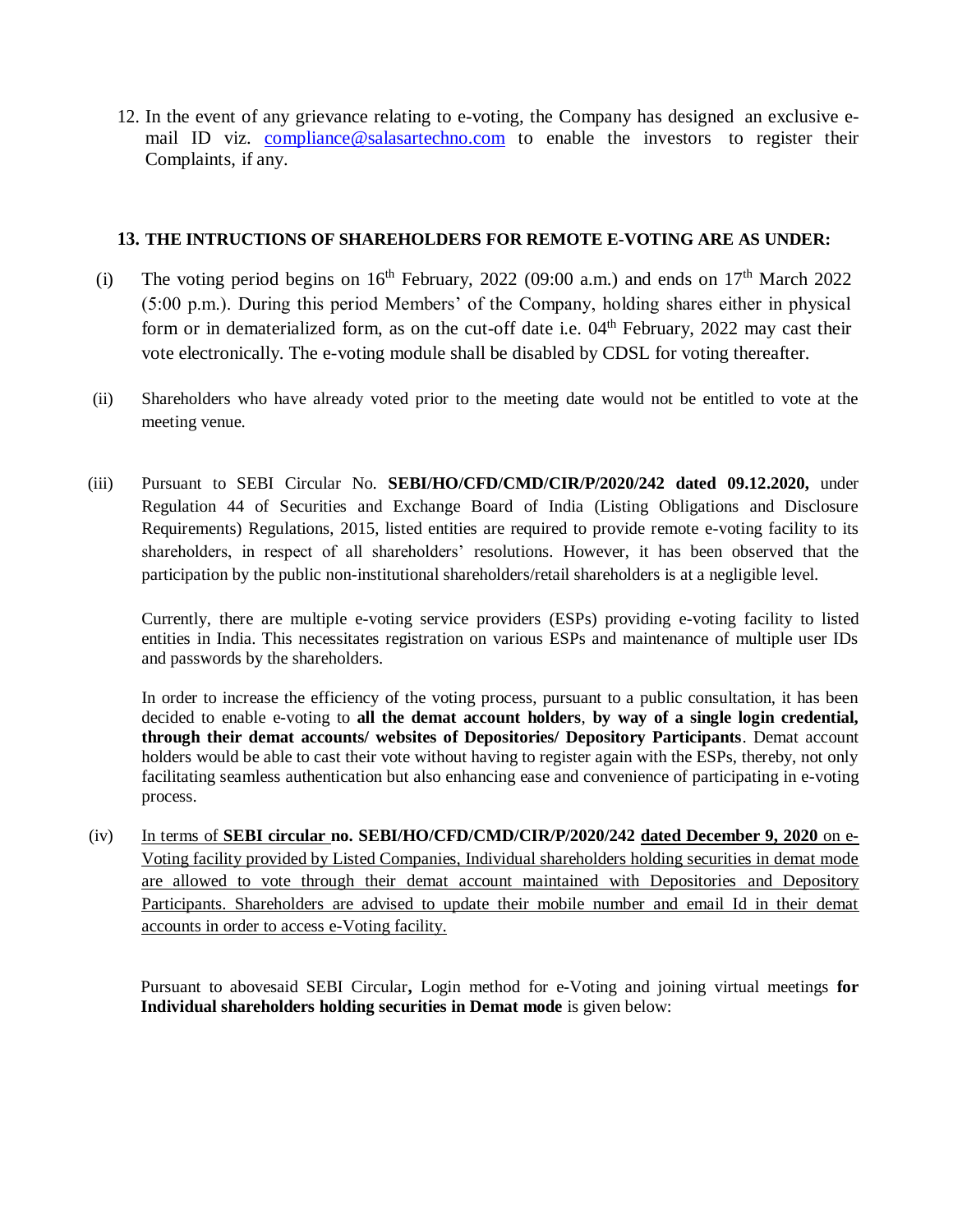| <b>Type</b><br><b>of</b><br>shareholders                                          | <b>Login Method</b>                                                                                                                                                                                                                                                                                                                                                                                                                                                                                                                                                                                                                                                                                                                                                                                                                                                                                                                                                                                                                                                                                  |  |
|-----------------------------------------------------------------------------------|------------------------------------------------------------------------------------------------------------------------------------------------------------------------------------------------------------------------------------------------------------------------------------------------------------------------------------------------------------------------------------------------------------------------------------------------------------------------------------------------------------------------------------------------------------------------------------------------------------------------------------------------------------------------------------------------------------------------------------------------------------------------------------------------------------------------------------------------------------------------------------------------------------------------------------------------------------------------------------------------------------------------------------------------------------------------------------------------------|--|
| Individual<br>Shareholders<br>holding<br>securities in<br>Demat mode<br>with CDSL | 1) Users who have opted for CDSL Easi / Easiest facility, can login through<br>their existing user id and password. Option will be made available to reach e-<br>Voting page without any further authentication. The URL for users to login<br>to Easi / Easiest are https://web.cdslindia.com/myeasi/home/login or visit<br>www.cdslindia.com and click on Login icon and select New System Myeasi.<br>After successful login the Easi / Easiest user will be able to see the e-Voting<br>2)<br>option for eligible companies where the evoting is in progress as per the<br>information provided by company. On clicking the evoting option, the user<br>will be able to see e-Voting page of the e-Voting service provider for casting<br>your vote during the remote e-Voting period or joining virtual meeting $\&$<br>voting during the meeting. Additionally, there is also links provided to access<br>of<br>Service<br>all<br>e-Voting<br>Providers<br>the<br>i.e.<br>system<br>CDSL/NSDL/KARVY/LINKINTIME, so that the user can visit the e-Voting<br>service providers' website directly. |  |
|                                                                                   | If the user is not registered for Easi/Easiest, option to register is available at<br>3)<br>https://web.cdslindia.com/myeasi/Registration/EasiRegistration                                                                                                                                                                                                                                                                                                                                                                                                                                                                                                                                                                                                                                                                                                                                                                                                                                                                                                                                           |  |
|                                                                                   | Alternatively, the user can directly access e-Voting page by providing Demat<br>4)<br>Account Number and PAN No. from a e-Voting link available<br>on www.cdslindia.com home page. The system will authenticate the user by<br>sending OTP on registered Mobile & Email as recorded in the Demat<br>Account. After successful authentication, user will be able to see the e-<br>Voting option where the evoting is in progress and also able to directly<br>access the system of all e-Voting Service Providers.                                                                                                                                                                                                                                                                                                                                                                                                                                                                                                                                                                                    |  |
| Individual<br>Shareholders<br>holding<br>securities in<br>demat mode<br>with NSDL | If you are already registered for NSDL IDeAS facility, please visit the e-<br>1)<br>Services website of NSDL. Open web browser by typing the following URL:<br>https://eservices.nsdl.com either on a Personal Computer or on a mobile. Once<br>the home page of e-Services is launched, click on the "Beneficial Owner" icon<br>under "Login" which is available under 'IDeAS' section. A new screen will<br>open. You will have to enter your User ID and Password. After successful<br>authentication, you will be able to see e-Voting services. Click on "Access to e-<br>Voting" under e-Voting services and you will be able to see e-Voting page.<br>Click on company name or e-Voting service provider name and you will be re-<br>directed to e-Voting service provider website for casting your vote during the<br>remote e-Voting period or joining virtual meeting $\&$ voting during the meeting.                                                                                                                                                                                      |  |
|                                                                                   | If the user is not registered for IDeAS e-Services, option to register is available<br>2)<br>at https://eservices.nsdl.com. Select "Register Online for IDeAS "Portal or click<br>at https://eservices.nsdl.com/SecureWeb/IdeasDirectReg.jsp                                                                                                                                                                                                                                                                                                                                                                                                                                                                                                                                                                                                                                                                                                                                                                                                                                                         |  |
|                                                                                   | Visit the e-Voting website of NSDL. Open web browser by typing the following<br>3)<br>URL: https://www.evoting.nsdl.com/ either on a Personal Computer or on a<br>mobile. Once the home page of e-Voting system is launched, click on the icon<br>"Login" which is available under 'Shareholder/Member' section. A new screen                                                                                                                                                                                                                                                                                                                                                                                                                                                                                                                                                                                                                                                                                                                                                                        |  |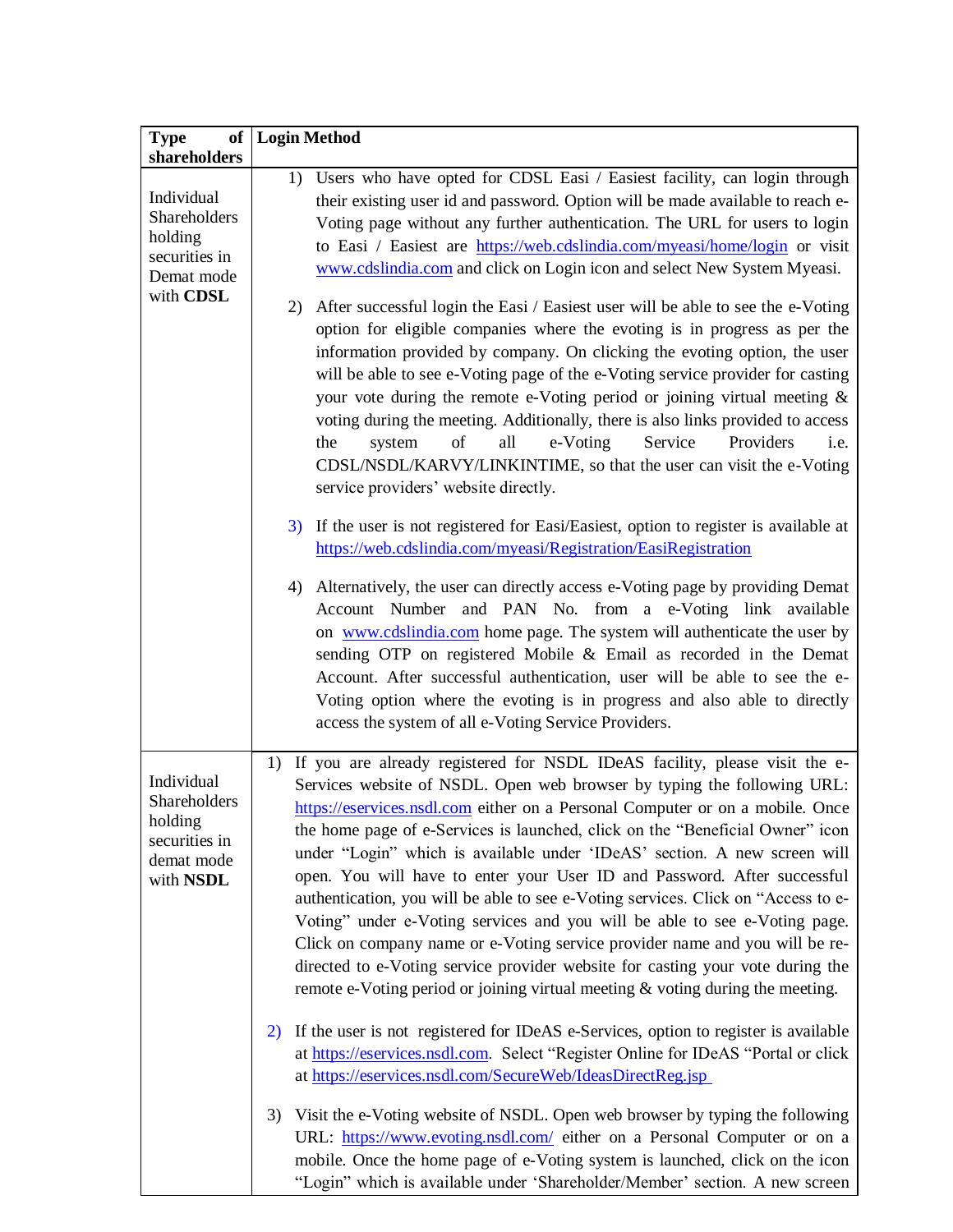|                                                                                                                                                      | will open. You will have to enter your User ID (i.e. your sixteen digit demat<br>account number hold with NSDL), Password/OTP and a Verification Code as<br>shown on the screen. After successful authentication, you will be redirected to<br>NSDL Depository site wherein you can see e-Voting page. Click on company<br>name or e-Voting service provider name and you will be redirected to e-Voting<br>service provider website for casting your vote during the remote e-Voting period<br>or joining virtual meeting $\&$ voting during the meeting                                                                                                 |
|------------------------------------------------------------------------------------------------------------------------------------------------------|-----------------------------------------------------------------------------------------------------------------------------------------------------------------------------------------------------------------------------------------------------------------------------------------------------------------------------------------------------------------------------------------------------------------------------------------------------------------------------------------------------------------------------------------------------------------------------------------------------------------------------------------------------------|
| Individual<br><b>Shareholders</b><br>(holding)<br>securities in<br>demat mode)<br>login through<br>their<br><b>Depository</b><br><b>Participants</b> | You can also login using the login credentials of your demat account through<br>your Depository Participant registered with NSDL/CDSL for e-Voting facility.<br>After Successful login, you will be able to see e-Voting option. Once you click<br>on e-Voting option, you will be redirected to NSDL/CDSL Depository site after<br>successful authentication, wherein you can see e-Voting feature. Click on<br>company name or e-Voting service provider name and you will be redirected to<br>e-Voting service provider website for casting your vote during the remote e-<br>Voting period or joining virtual meeting $\&$ voting during the meeting. |

**Important note:** Members who are unable to retrieve User ID/ Password are advised to use Forget User ID and Forget Password option available at abovementioned website.

**Helpdesk for Individual Shareholders holding securities in demat mode for any technical issues related to login through Depository i.e. CDSL and NSDL**

| Login type                      | <b>Helpdesk details</b>                                             |
|---------------------------------|---------------------------------------------------------------------|
| Individual Shareholders holding | Members facing any technical issue in login can contact CDSL        |
| securities in Demat mode with   | helpdesk by sending a request at                                    |
| <b>CDSL</b>                     | helpdesk.evoting@cdslindia.comor contact at 022-23058738 and        |
|                                 | 22-23058542-43.                                                     |
| Individual Shareholders holding | Members facing any technical issue in login can contact NSDL        |
| securities in Demat mode with   | helpdesk by sending a request at evoting@nsdl.co.in or call at toll |
| <b>NSDL</b>                     | free no.: 1800 1020 990 and 1800 22 44 30                           |

- (v) Login method for e-Voting and joining virtual meeting for **shareholders other than individual shareholders holding in Demat form & physical shareholders.**
- (vi) The shareholders should log on to the e-voting website [www.evotingindia.com.](http://www.evotingindia.com/)
- (vii) Click on "Shareholders" module.
- (viii) Now enter your User ID

l

- a. For CDSL: 16 digits beneficiary ID,
- b. For NSDL: 8 Character DP ID followed by 8 Digits Client ID,
- c. Shareholders holding shares in Physical Form should enter Folio Number registered with the Company.
- (ix) Next enter the Image Verification as displayed and Click on Login.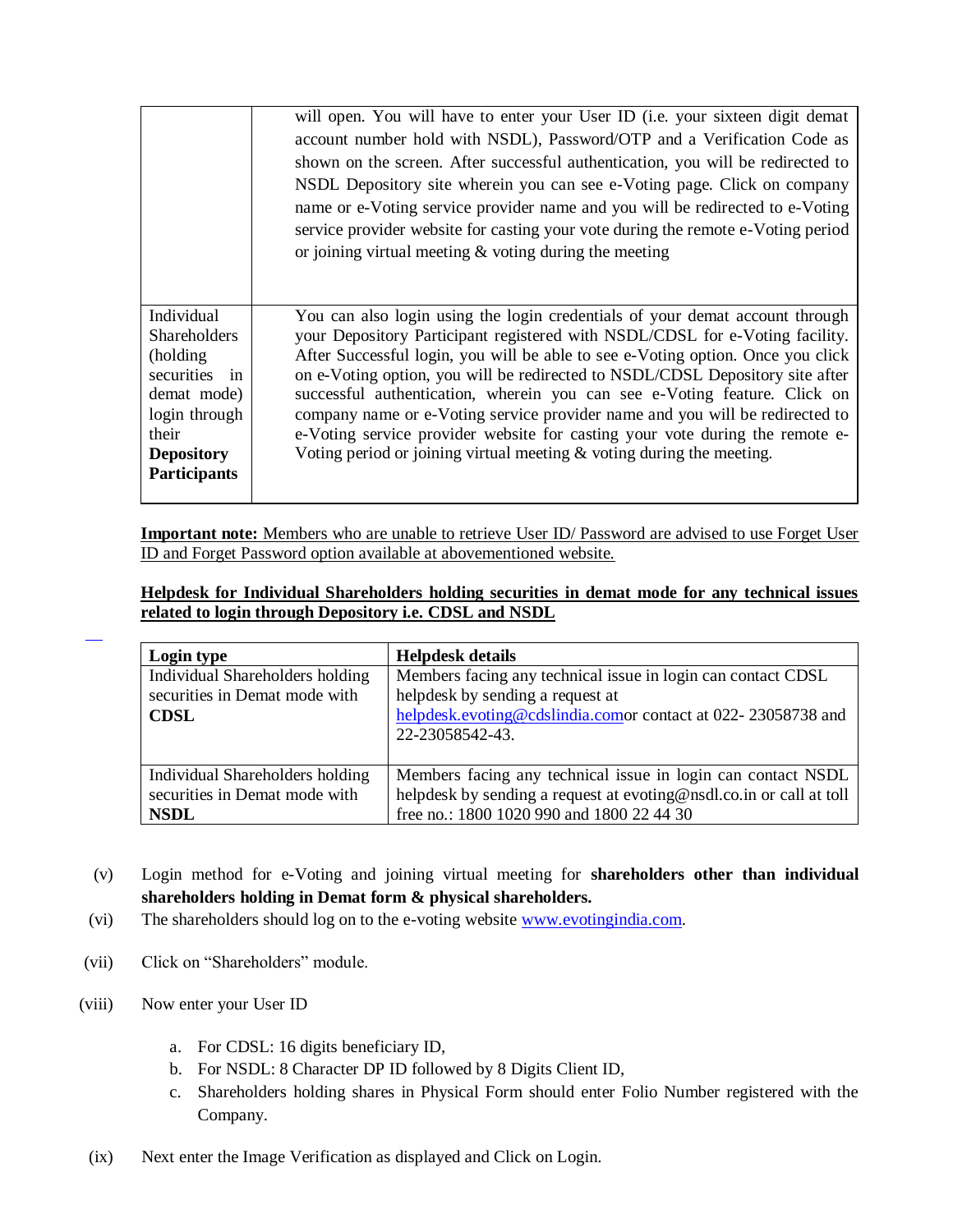(x) If you are holding shares in demat form and had logged on to [www.evotingindia.com](http://www.evotingindia.com/) and voted on an earlier e-voting of any company, then your existing password is to be used.

|                  | For Shareholders holding shares in Demat Form other than individual and                  |  |
|------------------|------------------------------------------------------------------------------------------|--|
|                  | <b>Physical Form</b>                                                                     |  |
| <b>PAN</b>       | Enter your 10 digit alpha-numeric *PAN issued by Income Tax Department                   |  |
|                  | (Applicable for both demat shareholders as well as physical shareholders)                |  |
|                  |                                                                                          |  |
|                  | Shareholders<br>updated their PAN<br>who have not<br>with<br>the<br>$\bullet$            |  |
|                  | Company/Depository Participant are requested to use the sequence                         |  |
|                  | number sent by Company/RTA or contact Company/RTA.                                       |  |
| Dividend<br>Bank | Enter the Dividend Bank Details or Date of Birth (in dd/mm/yyyy format) as               |  |
| Details          | recorded in your demat account or in the company records in order to login.              |  |
| OR<br>Date<br>of | If both the details are not recorded with the depository or company, please<br>$\bullet$ |  |
| Birth (DOB)      | enter the member id / folio number in the Dividend Bank details field as                 |  |
|                  | mentioned in instruction (v).                                                            |  |

(xi) If you are a first-time user follow the steps given below:

- (xii) After entering these details appropriately, click on "SUBMIT" tab.
- (xiii) Shareholders holding shares in physical form will then directly reach the Company selection screen. However, shareholders holding shares in demat form will now reach 'Password Creation' menu wherein they are required to mandatorily enter their login password in the new password field. Kindly note that this password is to be also used by the demat holders for voting for resolutions of any other company on which they are eligible to vote, provided that company opts for e-voting through CDSL platform. It is strongly recommended not to share your password with any other person and take utmost care to keep your password confidential.
- (xiv) For shareholders holding shares in physical form, the details can be used only for e-voting on the resolutions contained in this Notice.
- (xv) Click on the EVSN for the relevant <Company Name> on which you choose to vote.
- (xvi) On the voting page, you will see "RESOLUTION DESCRIPTION" and against the same the option "YES/NO" for voting. Select the option YES or NO as desired. The option YES implies that you assent to the Resolution and option NO implies that you dissent to the Resolution.
- (xvii) Click on the "RESOLUTIONS FILE LINK" if you wish to view the entire Resolution details.
- (xviii) After selecting the resolution, you have decided to vote on, click on "SUBMIT". A confirmation box will be displayed. If you wish to confirm your vote, click on "OK", else to change your vote, click on "CANCEL" and accordingly modify your vote.
- (xix) Once you "CONFIRM" your vote on the resolution, you will not be allowed to modify your vote.
- (xx) You can also take a print of the votes cast by clicking on "Click here to print" option on the Voting page.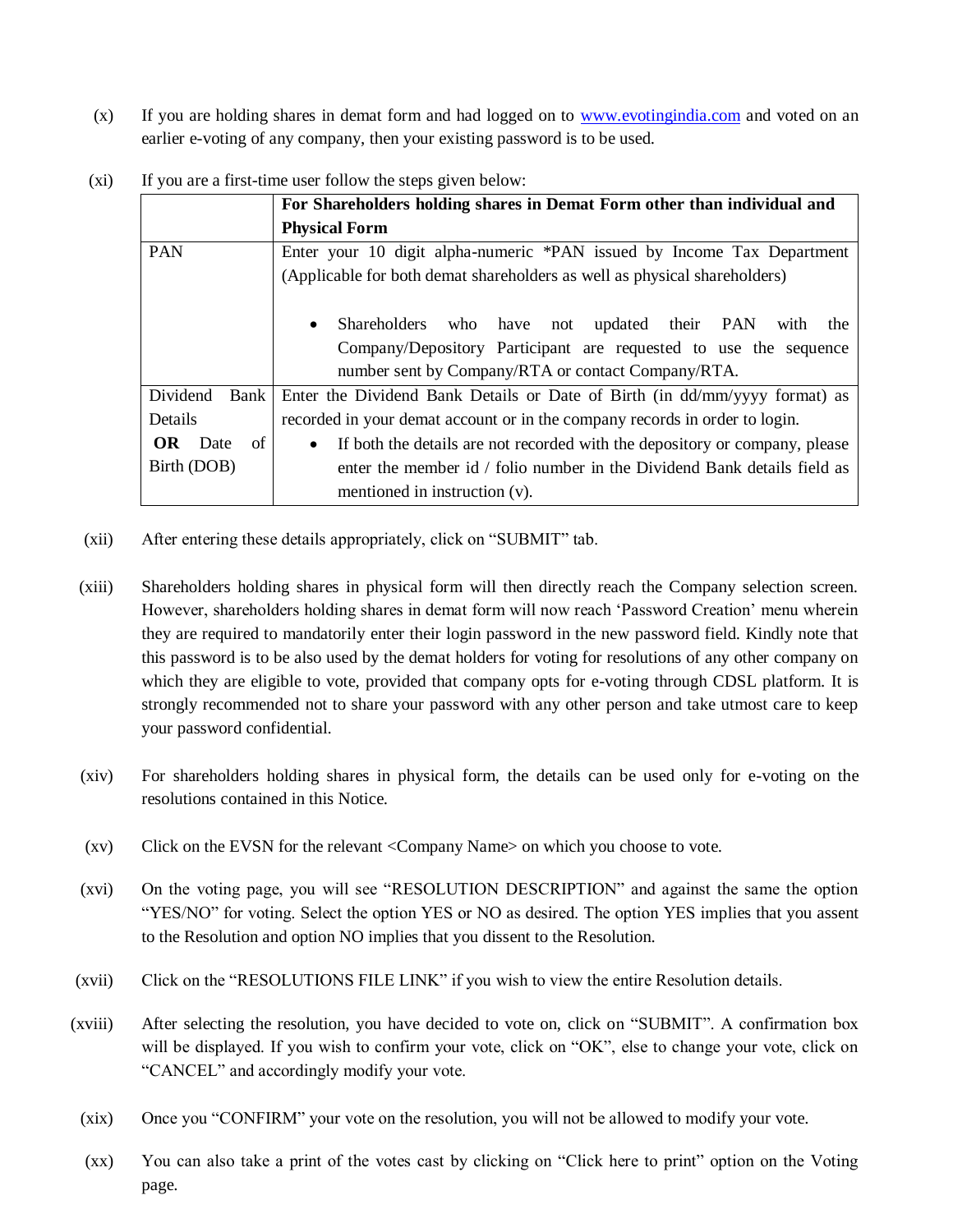(xxi) If a demat account holder has forgotten the login password then Enter the User ID and the image verification code and click on Forgot Password & enter the details as prompted by the system.

#### (xxii) **Facility for Non – Individual Shareholders and Custodians –Remote Voting**

- Non-Individual Members (i.e. other than Individuals, HUF, NRI etc.) and Custodian are required to log on to [www.evotingindia.com](http://www.evotingindia.com/) and register themselves as Corporate.
- A scanned copy of the Registration Form bearing the stamp and sign of the entity should be emailed to [helpdesk.evoting@cdslindia.com.](mailto:helpdesk.evoting@cdslindia.com)
- After receiving the login details a Compliance User should be created using the admin login and password. The Compliance User would be able to link the account(s) for which they wish to vote on.
- The list of accounts linked in the login should be mailed to [helpdesk.evoting@cdslindia.com](mailto:helpdesk.evoting@cdslindia.com) and on approval of the accounts they would be able to cast their vote.
- A scanned copy of the Board Resolution and Power of Attorney (POA) which they have issued in favour of the Custodian, if any, should be uploaded in PDF format in the system for the scrutinizer to verify the same.
- Alternatively Non Individual shareholders are required to send the relevant Board Resolution/ Authority letter etc. together with attested specimen signature of the duly authorized signatory who are authorized to vote, to the Scrutinizer and to the Company at the email address viz; [compliance@salasartechno.com](mailto:compliance@salasartechno.com) , if they have voted from individual tab & not uploaded same in the CDSL e-voting system for the scrutinizer to verify the same.

# **14. PROCESS FOR THOSE SHAREHOLDERS WHOSE EMAIL/MOBILE NO. ARE NOT REGISTERED WITH THE COMPANY/DEPOSITORIES.**

- i. For Physical shareholders- please provide necessary details like Folio No., Name of shareholder, scanned copy of the share certificate (front and back), PAN (self attested scanned copy of PAN card), AADHAR (self attested scanned copy of Aadhar Card) by email to **Company/RTA email id**.
- ii. For Demat shareholders -, Please update your email id & mobile no. with your respective Depository Participant (DP)
- iii. For Individual Demat shareholders  $-$  Please update your email id  $\&$  mobile no. with your respective Depository Participant (DP) which is mandatory while e-Voting & joining virtual meetings through Depository.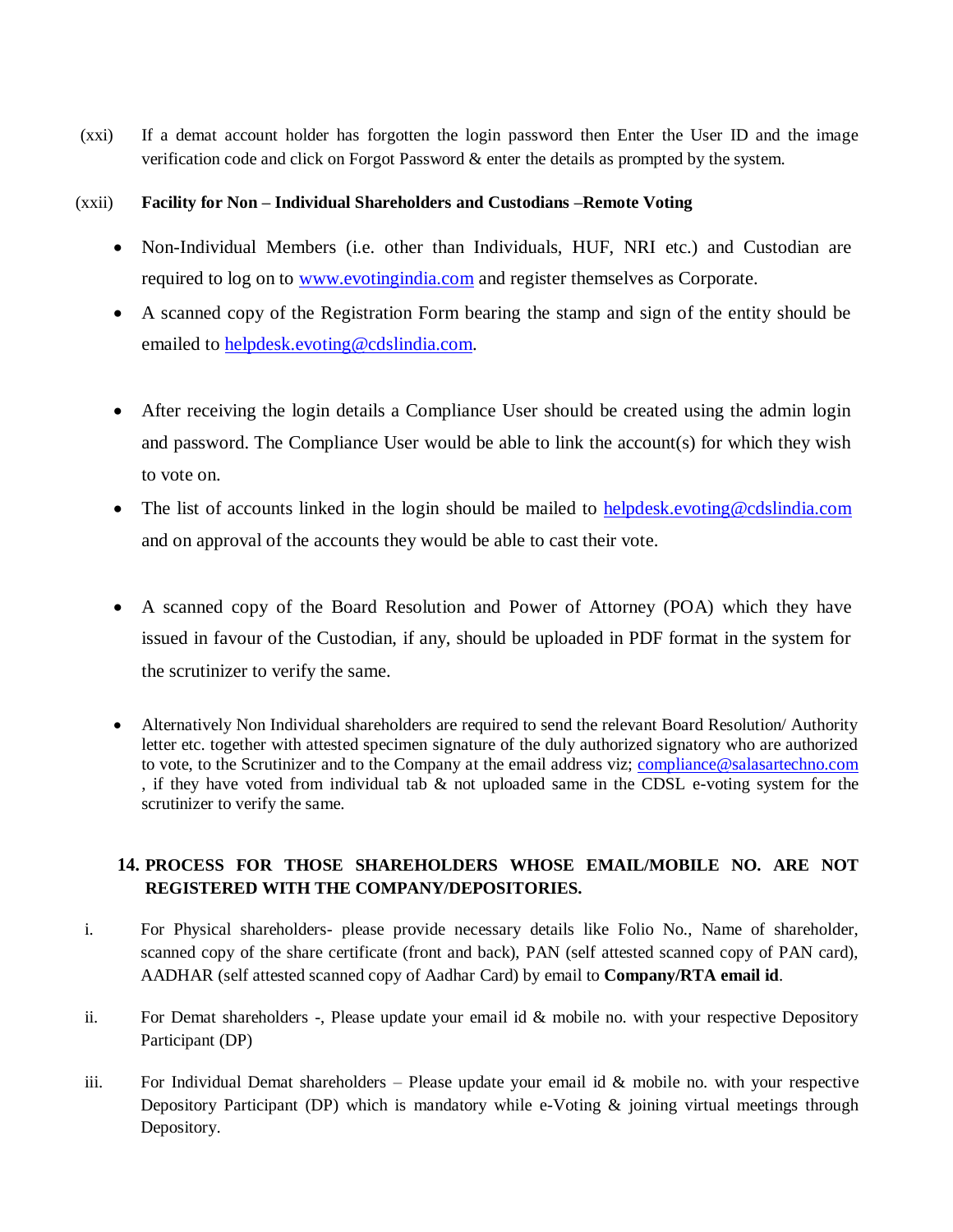- iv. If you have any queries or issues regarding attending e-Voting from the CDSL e-Voting System, you can write an email to [helpdesk.evoting@cdslindia.com](mailto:helpdesk.evoting@cdslindia.com) or contact at 022- 23058738 and 022- 23058542/43.
- v. All grievances connected with the facility for voting by electronic means may be addressed to Mr. Rakesh Dalvi, Sr. Manager, (CDSL, ) Central Depository Services (India) Limited, A Wing, 25th Floor, Marathon Futurex, Mafatlal Mill Compounds, N M Joshi Marg, Lower Parel (East), Mumbai - 400013 or send an email to [helpdesk.evoting@cdslindia.com](mailto:helpdesk.evoting@cdslindia.com) or call on 022-23058542/43.

By Order of the Board For Salasar Techno Engineering Limited

 $Sd$ <sup>-</sup> Date: 11.02.2022 Rahul Rastogi Place: New Delhi Company Secretary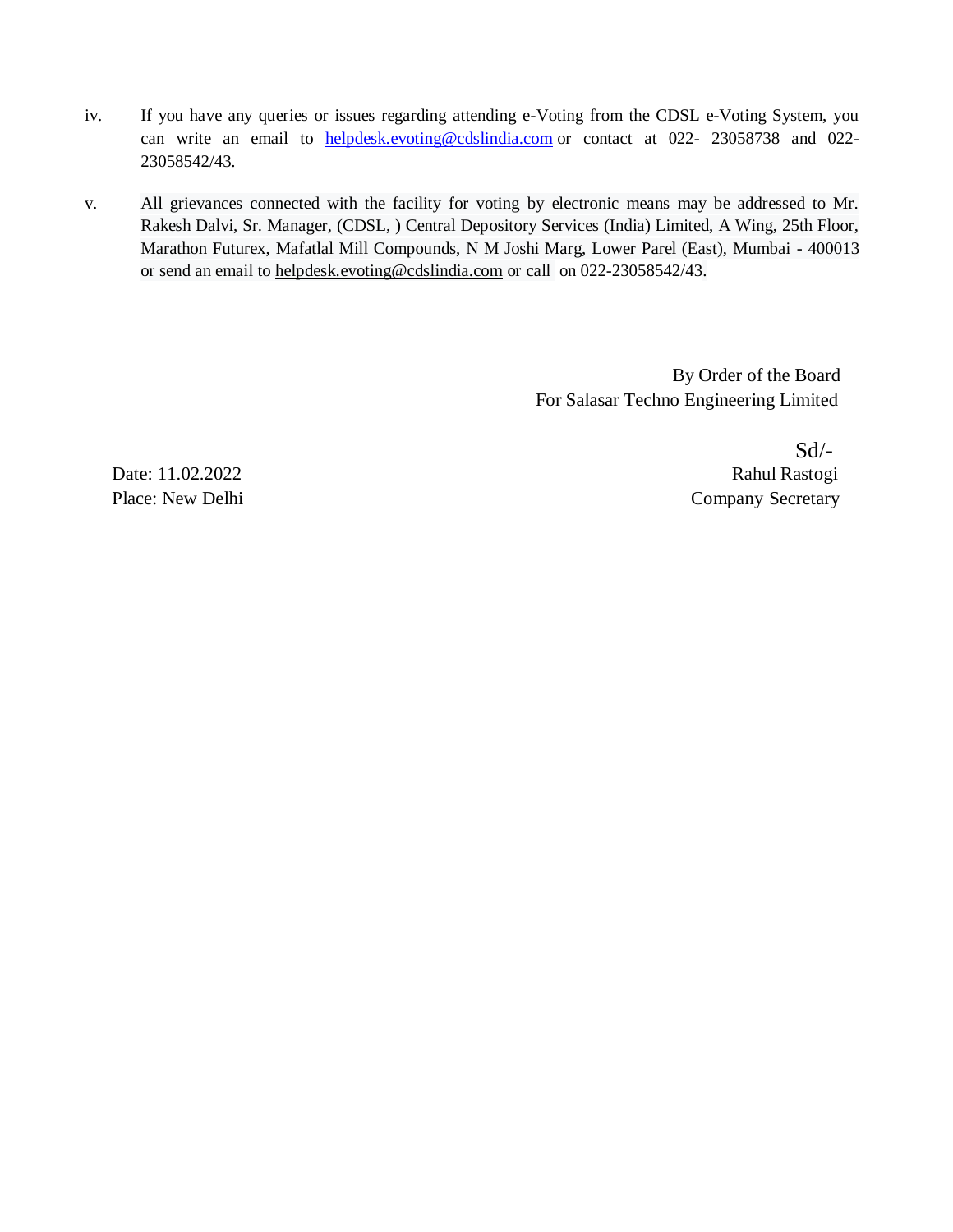# **EXPLANATORY STATEMENT (Pursuant to section 102 of the Companies Act, 2013)**

# **Statement pursuant to Section 102 of the Companies Act, 2013 read with Rule 22 of the Companies ( Management & Administration) Rules , 2014**

**The following Statement sets out all material facts relating to the Special Business mentioned in the Notice**

# **Re-appointment of Mr. Vijay Kumar Jain (DIN: 00281757) as an Independent Director**

Mr. Vijay Kumar Jain was appointed as an Independent Director by the Shareholders in Extra Ordinary General Meeting effective January 19, 2017 for a period of 5 years. The term of appointment of Mr. Vijay Kumar Jain was upto January 18, 2022. Pursuant to the recommendation of the Nomination and Remuneration Committee and the Board of Directors, Mr. Vijay Kumar Jain has been re-appointed as an Independent Director for a second term effective February 11, 2022 for a period of three years.

Mr. Vijay Kumar Jain will be entitled to receive remuneration by way of sitting fees as may be approved from time to time by the Board of Directors including reimbursement of expenses for participation in the Board/Committee meetings. A declaration has been received from Mr. Vijay Kumar Jain confirming that he meets the criteria of independence under Companies Act, 2013 and SEBI (Listing Obligations and Disclosure Requirements) Regulations, 2015. Further, the Company has also received consent from Mr. Vijay Kumar Jain to act as a Director in terms of Section 152 of the Companies Act, 2013 and a declaration that he is not disqualified from being appointed as a Director in terms of Section 164 of the Companies Act, 2013. Pursuant to Section 160 of the Companies Act, 2013, the Company has received a notice in writing from a Member proposing his candidature for appointment as an Independent Director.

In the opinion of the Board of Directors, Mr. Vijay Kumar Jain fulfills the conditions specified in the Companies Act, 2013 and rules made thereunder for his re-appointment as an Independent Director of the Company and is independent of the Management. Mr. Vijay Kumar Jain will be exceeding the age of 75 years during his tenure. However, considering his expertise and vast experience as set out in his profile below and the contribution during his tenure in the past year as an Independent Director, the Board proposes to continue his appointment as an Independent Director on the Board of the Company.

Except Mr. Vijay Kumar Jain, being the appointee or his relatives, none of the Directors and Key Managerial Personnel of the Company or their relatives are concerned or interested financially or otherwise in the resolution set out at Item No. 1.

The Board of Directors recommends the resolution at Item No. 1 for approval of the Members by way of a Special Resolution. A Brief profile of Mr. Vijay Kumar Jain is given below:

Mr. Vijay Kumar Jain worked in various capacities in leading organizations in India, starting with Hindustan Motors, National Mineral Development Corporation & Engineering Projects India Ltd. He was also posted at Baghdad for 3 years for execution of a Defence Project. He also acted as Project Coordinator for Coal handling plant at Anapra Power Project in U.P. Later he joined a joint venture of Ansal Properties with a Thai Indian Co. in Bangkok for 3 years. Lastly, he retired as Chief General Manager, J K paper after working with them for 14 years. After retirement in 2004 started his own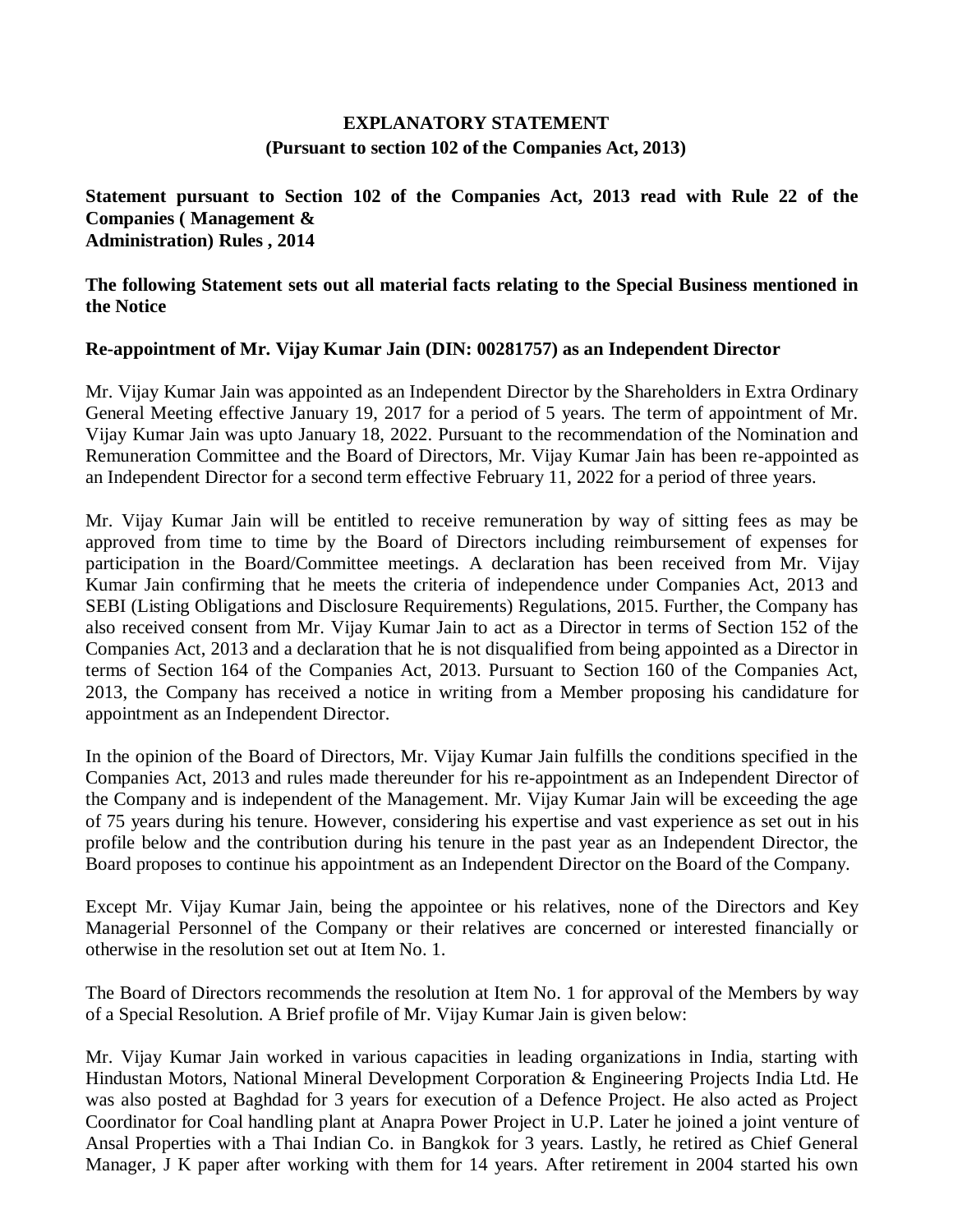consultancy firm VKJ Consultants Pvt Ltd situated at Noida, arranging equipment for Indian Paper mills like JK Paper, Emami Papers, Mehali Papers etc. for last 14 years.

Mr. Vijay KumarJain meets the skills and capabilities required for the role as an Independent Director, as have been identified by the Board of Directors of Company.

Furthermore, Mr. Vijay Kumar Jain satisfies the conditions set forth in the Act, the Rules thereunder, and the Listing Regulations for his appointment as an Independent Director of the Company. He is also independent of the Company's management. The Board considers that his continue association would be of immense benefit to the Company and it is desirable to avail services of Mr.Vijay Kumar Jain as an Independent Director. Draft terms and conditions for appointment of Mr. Vijay Kumar Jain as an Independent Director shall be made available for inspection by the members through electronic mode.

The Board of Directors based on the recommendation of the Nomination and remuneration Committee considers the appointment of Mr. Vijay Kumar Jain as an Independent Director in the interest of the Company and recommends the Special resolution as set out in the Notice for approval of Members.

None of the Directors or key managerial personnel or their relatives is in any way concerned or interested in the above referred resolutions except to the extent of their shareholding

> By Order of the Board For Salasar Techno Engineering Limited

 Sd/- Date: 11.02.2022 Rahul Rastogi Place: New Delhi Company Secretary